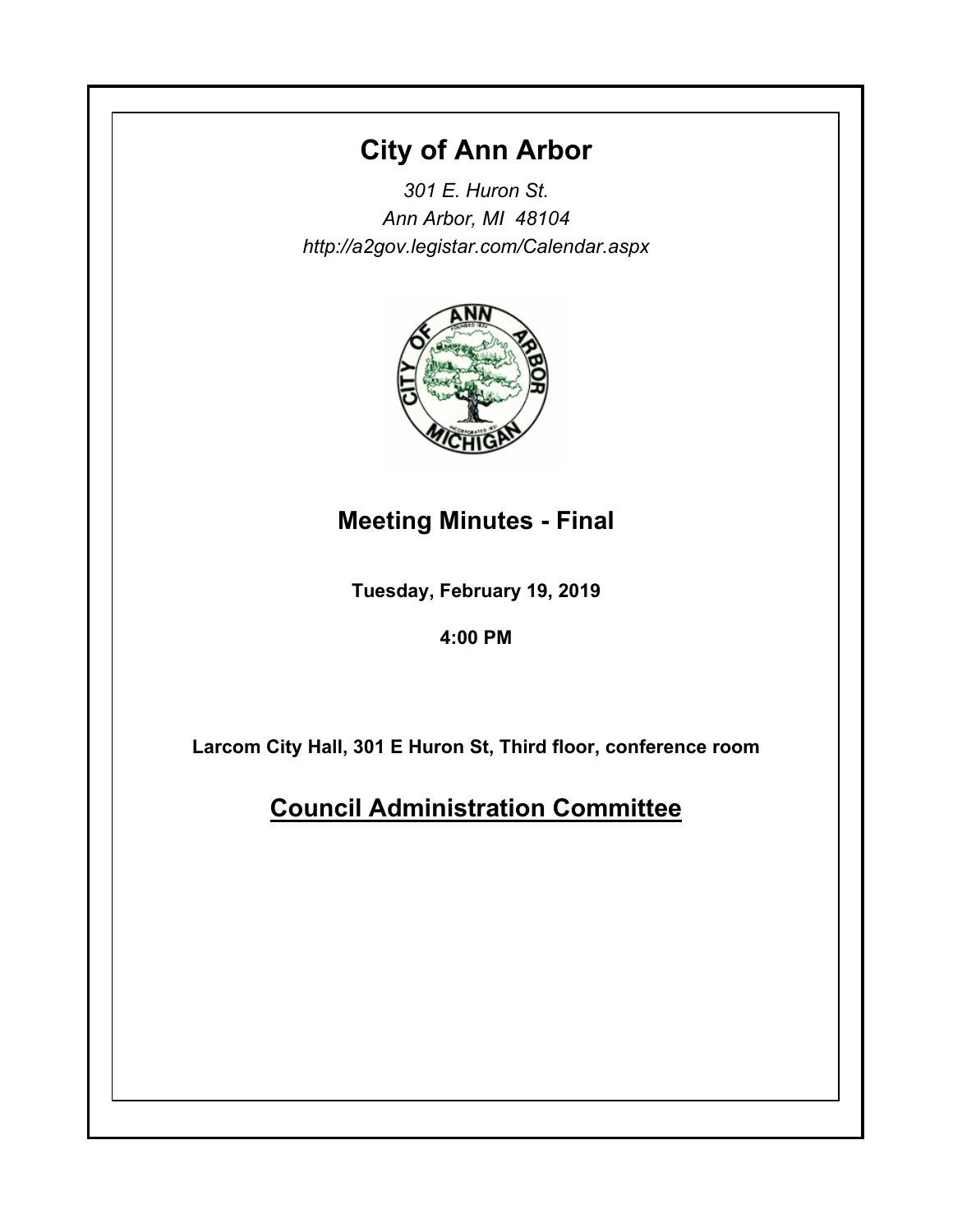#### **CALL TO ORDER**

*The meeting of the Council Administration Committee meeting was called to order at 4:04 pm.*

#### **ROLL CALL**

*Councilmember Lumm present at 4:08 City Administrator Lazarus and City Attorney Stephen Postema also present*

Jack Eaton, Julie Grand, Kathy Griswold, Jane Lumm and Christopher Taylor **Present:** 5 -

## **APPROVAL OF AGENDA**

*Not discussed*

## **APPROVAL OF MINUTES**

*Not discussed*

#### **CITY ADMINISTRATOR COMMUNICATIONS**

Discussion of Council proposed rules regarding agenda questions coming from Council Rules **Committee** 

*No action*

#### **CITY ATTORNEY COMMUNICATIONS**

*No action*

#### **INFORMATION/UPCOMING BUSINESS**

*No action*

City Administrator reviewed upcoming business

*No action*

#### **PERSONNEL EVALUATIONS**

*Discussed*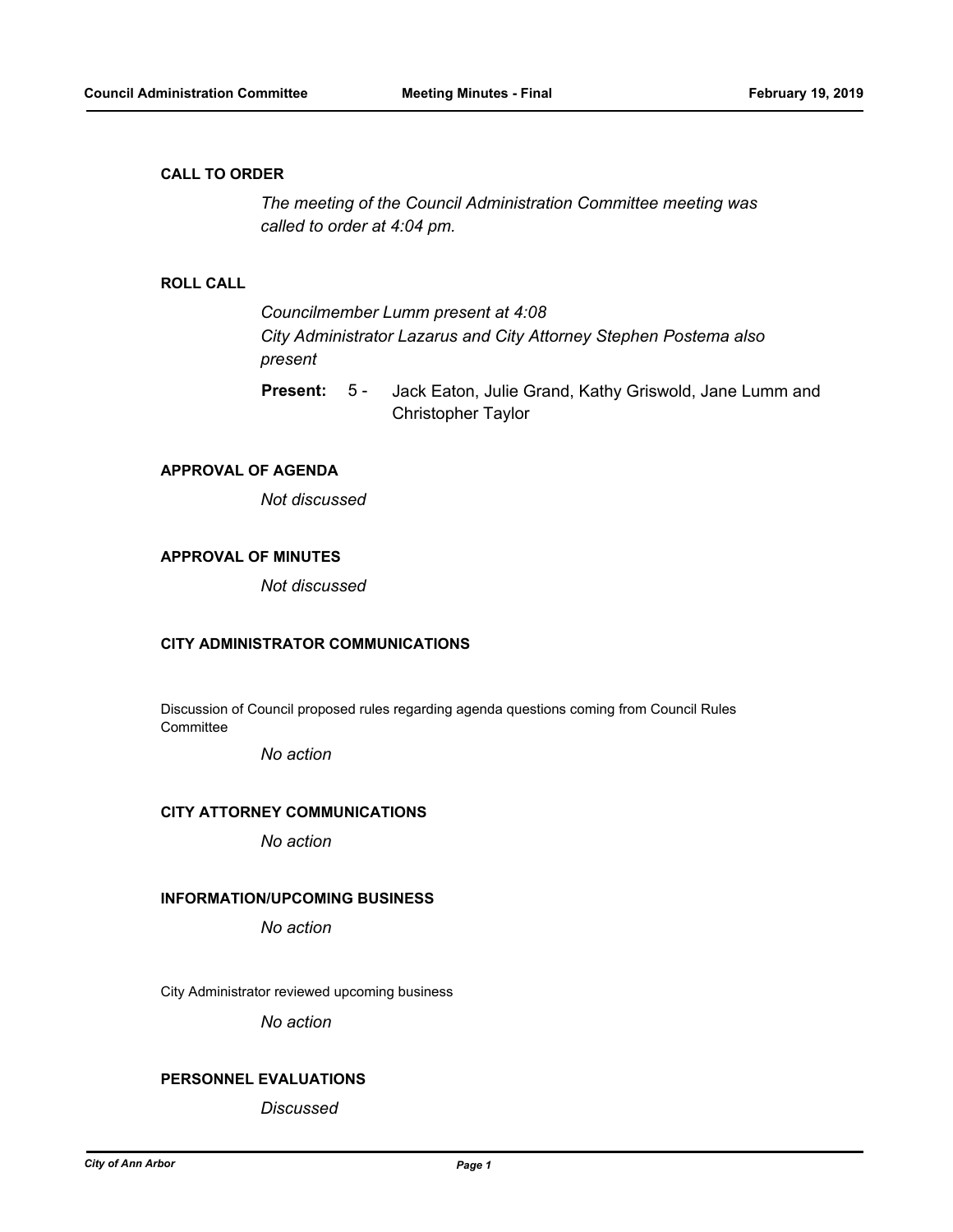**[19-0424](http://a2gov.legistar.com/gateway.aspx?M=L&ID=22117)** Motion regarding City Administrator evaluation process

**A motion was made by Councilmember Grand, seconded by Councilmember Lumm, that the motion be approved. Vote: Unanimous approved.**

**[19-0425](http://a2gov.legistar.com/gateway.aspx?M=L&ID=22118)** Motion regarding City Attorney evaluation process

**The motion was made by Councilmember Grand, seconded by Councilmember Lumm, that the motion be approved. Vote: Unanimous approved.**

**PERSONNEL EVALUATIONS/CLOSED SESSION**

**Motion to enter closed session**

**Motion was made by Councilmember Eaton to enter into closed session. Seconded by Councilmember Grand. Vote was unanimous. Entered into closed session at 4:53 p.m. for City Attorney personnel evaluation, under the Open Meeting Act, pursuant to requesting City Attorney. Time out of Closed session: 5:12 p.m.**

**ANY FURTHER ISSUES RAISED BY COUNCILMEMBERS**

**PUBLIC COMMENT**

*None*

#### **ADJOURNMENT**

*Meeting adjourned at 5:13 p.m.*